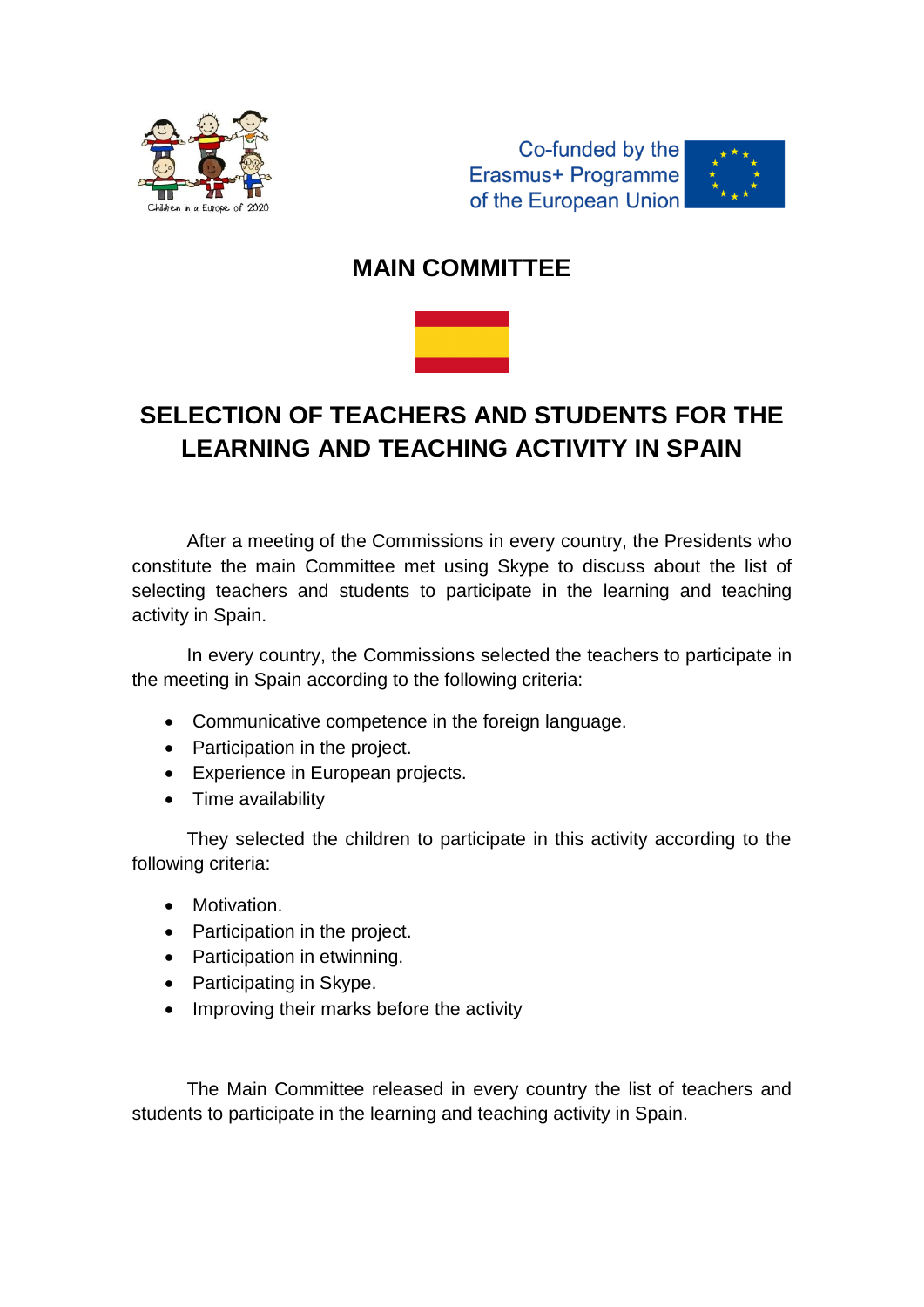#### **TEACHERS FROM CYPRUS**

- **Evi Rousou Aristotelous**
- **Kyriakos Kyriakou**
- Maria Kasinou

#### **STUDENTS FROM CYPRUS**

- **Kallirroe Salonikidou**
- Bianca-Ioana Mangu
- Despoina Fragkoulli Vakana
- **Egor Stashkevich**
- **Stergios Souliotis**

# **TEACHERS FROM HOLLAND**

- **Jeanette Perquin**
- **Thea Kannekens**
- **Triinie Huisman**

# **STUDENTS FROM HOLLAND**

- Chaïn Suselbeek
- **Sarah van Aken**
- Kyona Winters
- Amber Klaren
- Sara Lotze

# **TEACHERS FROM DENMARK**

- Kristina Møller Frost
- Katrine Møller Hansen
- **Mads Kjær Madsen**

# **STUDENTS FROM DENMARK**

- Caroline Møller
- **Julie Holm Skafsgaard**
- **Mathias Ryberg Nielsen**
- **Rasmus Lumbye Andersen**
- Asbjørn Mervild Greve

# **TEACHERS FROM FINLAND**

- Jaana Pellonpää
- **Teppo Honkonen**
- **Jussi Sivula**
- **Tuulikki Löppönen**